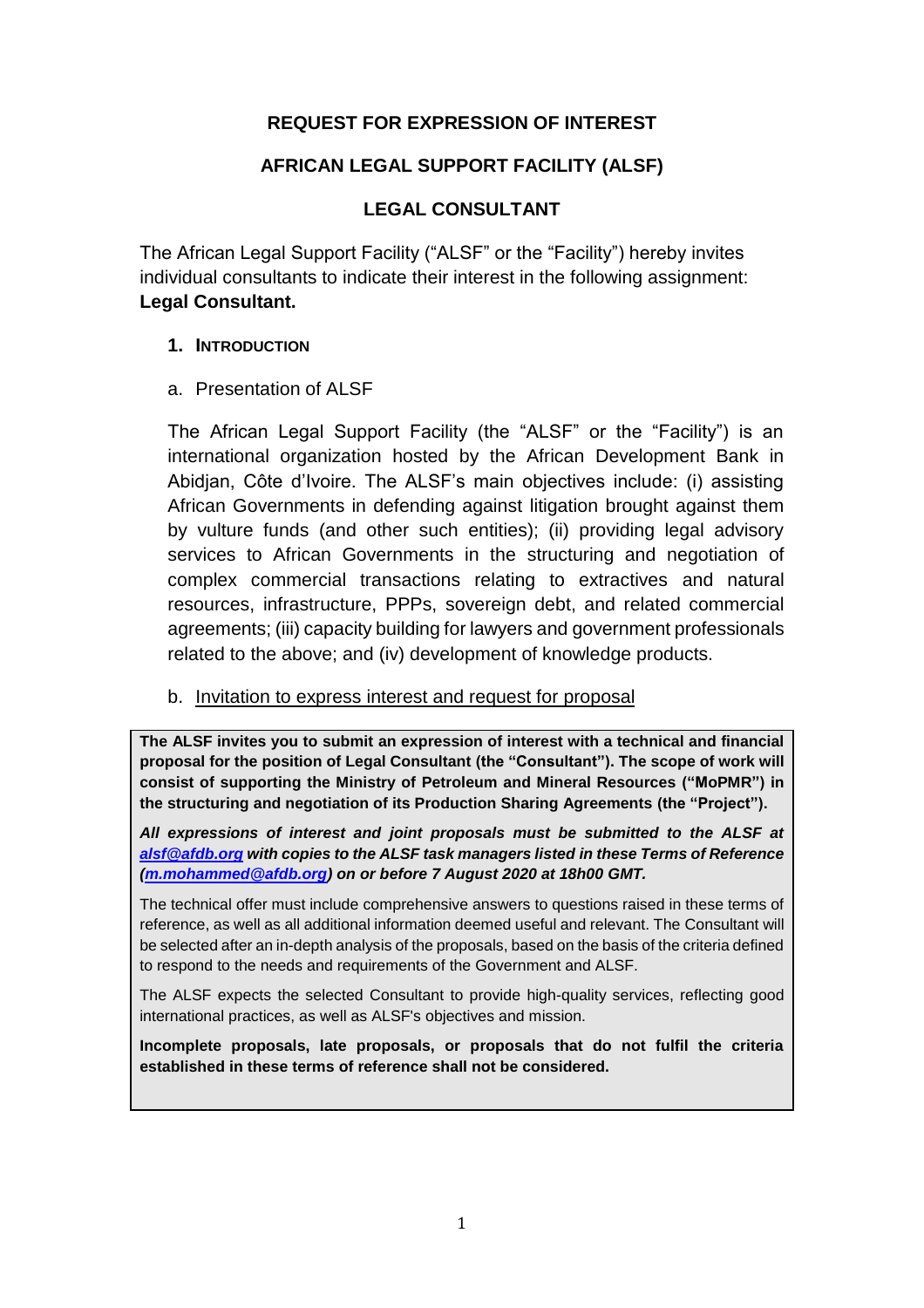# 2. **Project Context**

## a. Reference on the Request

The ALSF received a request from the Federal Government of Somalia ("GoS") to provide legal and technical assistance for capacity building and advisory services on the upcoming negotiation of several production sharing agreements ("PSA") in relation to its proposed competitive license bidding round. The objective of the required assistance is to enhance and empower the GoS to manage and negotiate petroleum agreements and licenses; strengthen the government's negotiation skills to ensure that these agreements are balanced (the "Project"). The ALSF will be engaging international legal counsel to support the GoS on this Project.

This assistance is aimed at ensuring that GoS officials are able to maximize the public benefits from the petroleum sector; increase production; attract investors; and ensure that the sector benefits the Somali people. The GoS is committed to designing contractual terms and establishing practices in line with the petroleum sector's international standards and best practices that respond effectively to the economic needs of the country.

In addition to the requirement for international legal counsel, the MoPMR has requested financial support in the form of an embedded Legal Consultant within the MoPMR. The Consultant will be required to work closely with government officials and the external project advisors so as to ensure smooth project implementation.

## b. Project description

The Project requires the procurement of an individual consultant in the capacity of Legal Consultant to support the MoPMR on the negotiation of its PSAs for a period of twelve months.

The appointed Consultant will also be required to provide training to the relevant staff members of the MoPMR as well as any relevant stakeholders.

The Consultant will be hired and remunerated by the ALSF.

## 3. **SCOPE OF SERVICES**

The scope of services for the Consultant shall include, without limitation, the following:

I. Support international legal counsel and other project advisors in undertaking an assessment of the needs, priorities, and concerns with respect to the revision of the GoS' current laws and regulations.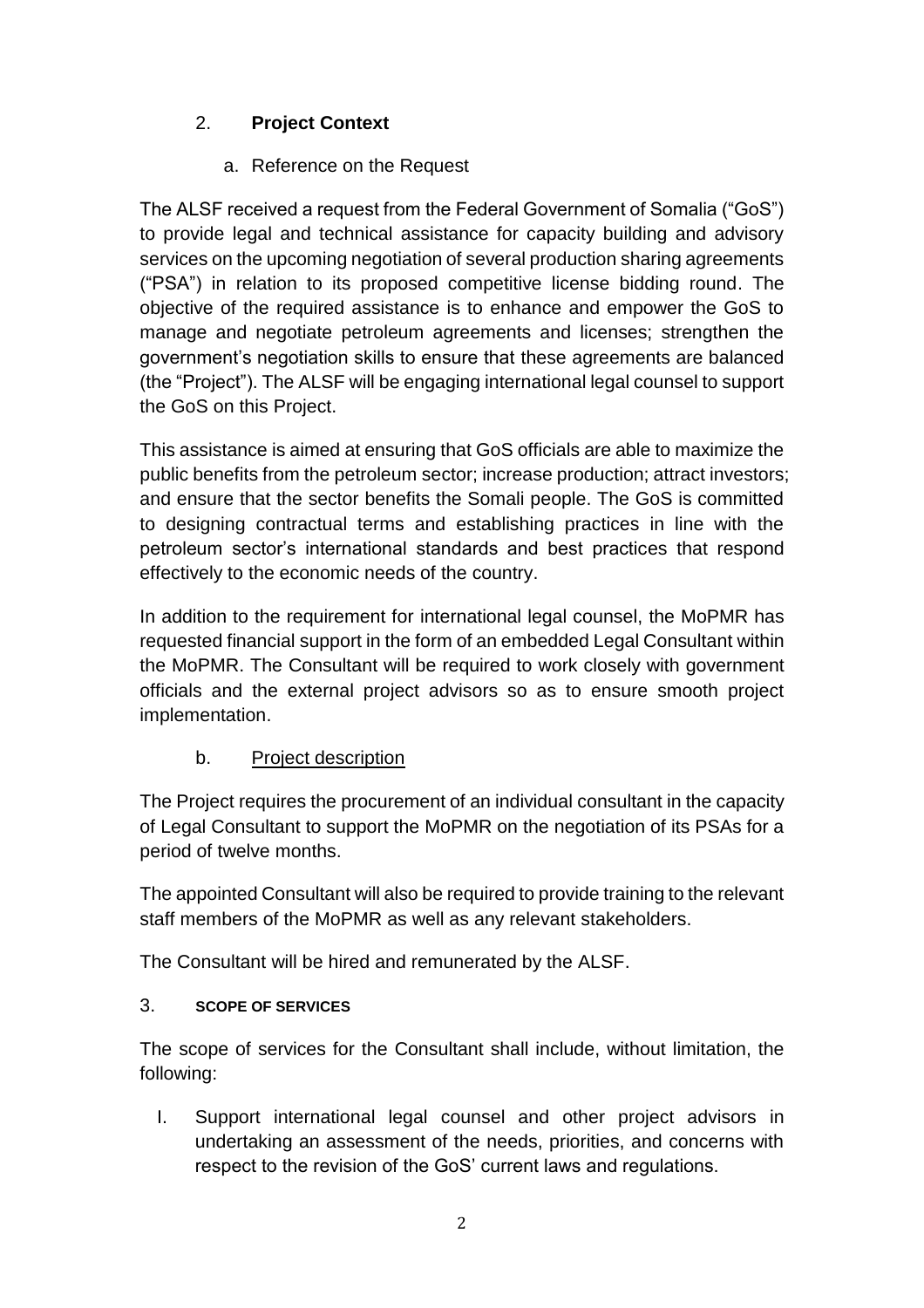- II. Assist in carrying out the relevant legal work to follow up the implementation of the Project;
- III. Provide technical assistance in the formulation of a legal framework to support the petroleum sector in Somalia.
- IV. Coordinate the activities of the international legal counsel and transaction advisors at the MoPMR level;
- V. Provide on-the-job training on legal aspects of the sector to the government officials engaged in the negotiation of PSAs;
- VI. Participate in the PSA negotiation meetings (if required by the MoPMR) and provide the required local expertise on the legal elements of the negotiation process.
- VII. Provide general legal support to the MoPMR in relation to negotiating PSAs and undertaking its petroleum license bidding round.

The main objectives and outcomes of the Project relating to provision of the Consultant will be to:

- I. Ensure that the MoPMR officials retain capacity to conduct complex PSA negotiations on their own in the future;
- II. Ensure that the capacity building activities provided to the GOS are sustained.
- III. Support the GoS in designing contractual terms and establishing practices in line with the petroleum sector's international standards and best practices that respond effectively to the economic needs of the country

### **4. Qualifications and Experience Required**

Education

- Master's degree or equivalent in Law;
- Admission to the Bar of a member of the African Development Bank would be desirable.

Experience:

 At least 5 years of relevant work experience, and good knowledge of petroleum sector in Somalia.

Job Knowledge & Expertise:

 Work experience advising government agencies in Somalia and the region;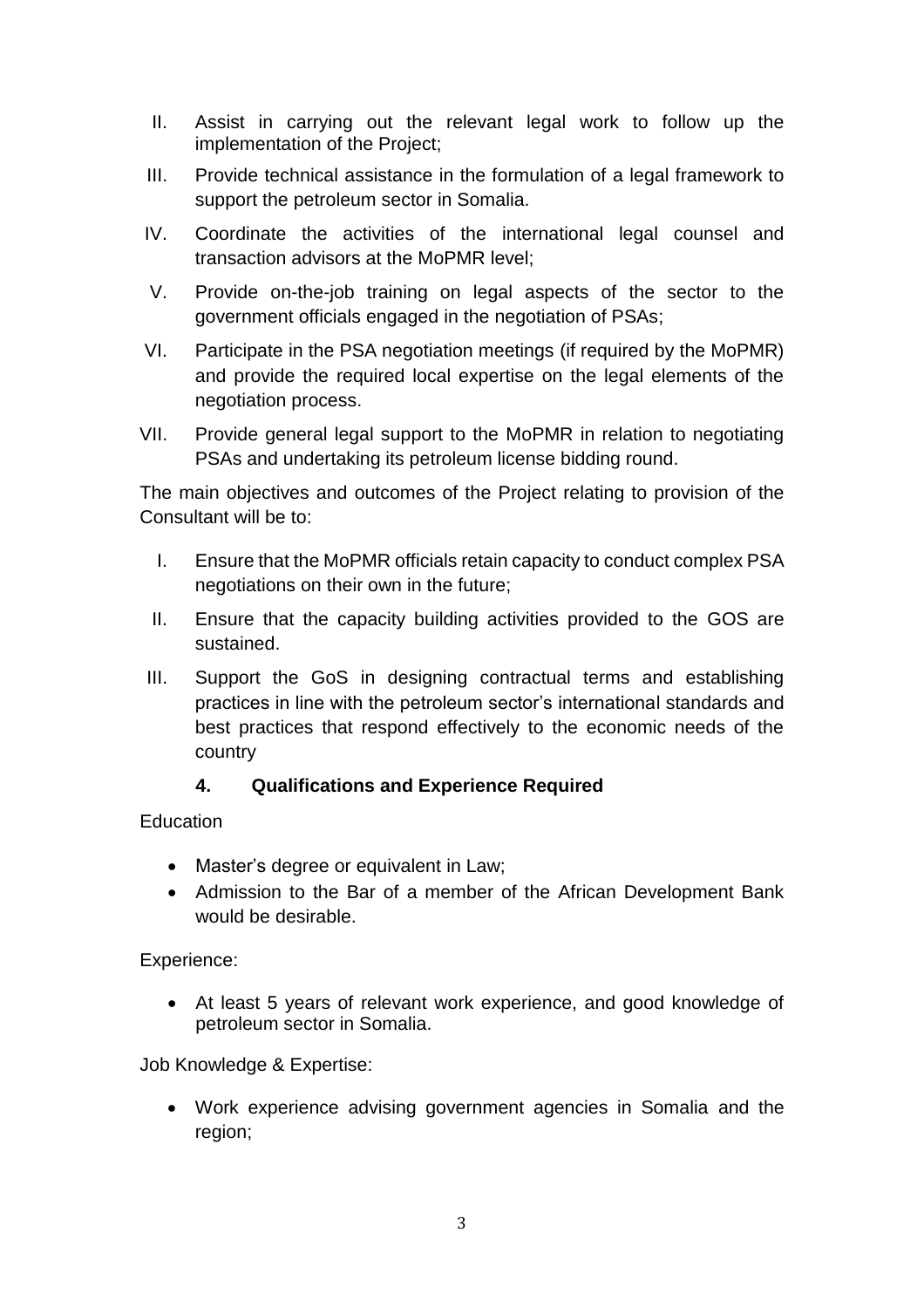- Ability to advise on the legal and technical aspects of contracts and agreements between States and oil companies, as well as public and private contracts;
- Demonstrated effective coordination skills and the ability to work under pressure to complete multiple tasks and meet deadlines;
- Demonstrated excellent technical skills, excellent communication and interpersonal skills, good writing and analytical skills;
- Ability to communicate and write effectively in English;
- Knowledge of Somali language would be an advantage.

Language Requirements:

• Fluency in English.

The provisional schedule of the Consultant's mission is indicated in the following table:

| <b>Actions</b>                                                                                           | <b>Proposed date and duration</b> |
|----------------------------------------------------------------------------------------------------------|-----------------------------------|
| Invitation for expression of interest and request for proposal                                           | <b>July 2020</b>                  |
| Deadline for the submission of questions on the request for<br>proposal                                  | 31 July 2020                      |
| Deadline for submitting an expression of interest together<br>with the technical and financial proposals | 7 August 2020                     |
| Recruitment of the Consultant                                                                            | August 2020                       |
| End of mission                                                                                           | August 2021                       |

ALSF shall closely monitor the relationship between the Government and the Consultant in order to ensure that the Project's forecast results have well and truly been attained.

### **5. Working method**

The selected Consultant shall apply internationally recognised working methods and standards for the realisation of this type of State advisory and institutional support mission. He/she must offer the Government a suitable methodology.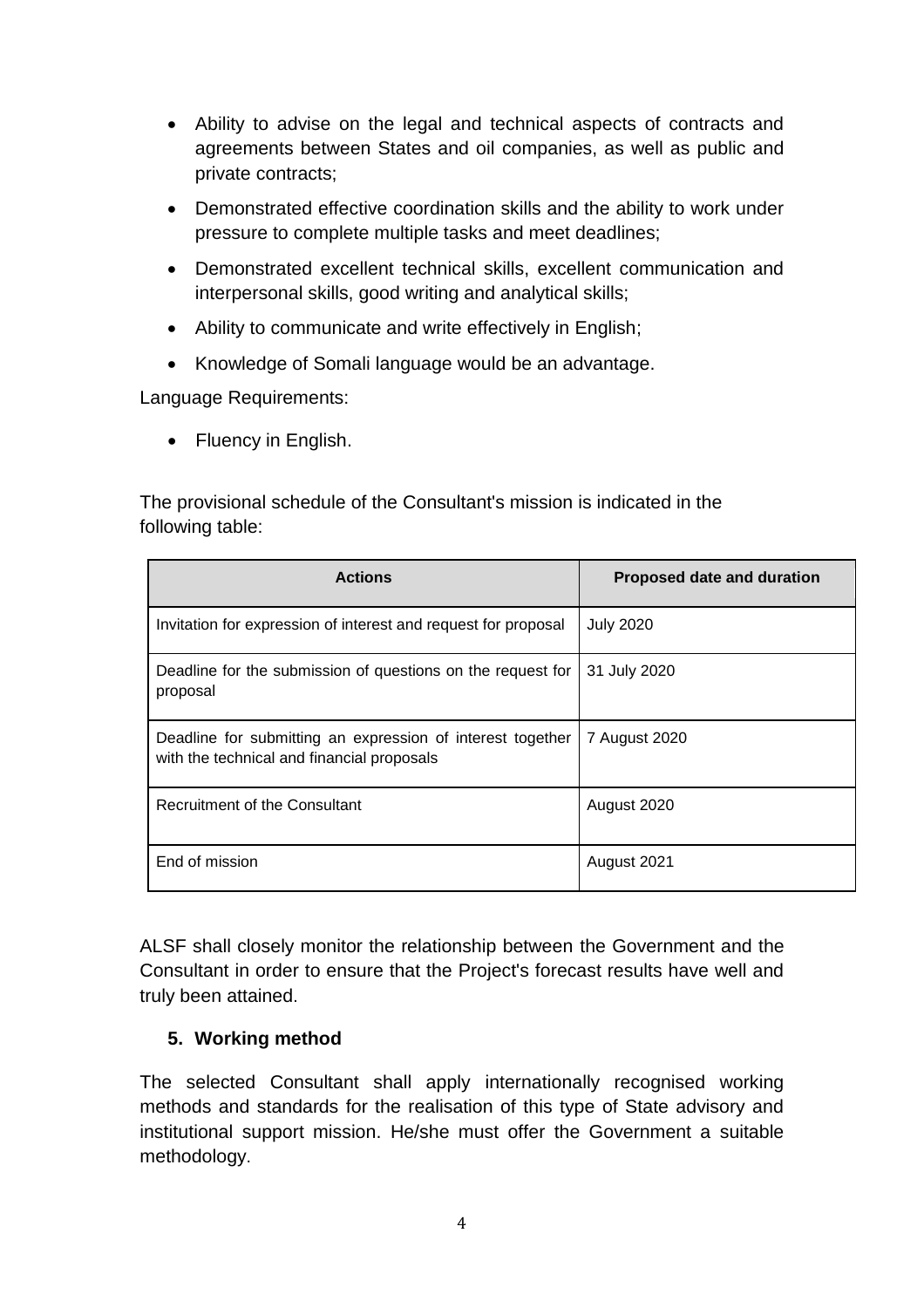## **6. Duration, Language and Reporting**

The consultancy period shall be for a period of 12 months. The duration may be subject to an extension with the approval of the ALSF.

All documents prepared and submitted by the Consultant shall be in English. The Consultant shall report to the MoPMR ("Implementing Agency") and he/she shall prepare monthly progress reports on the activities undertaken each month. A copy of this report shall be shared with ALSF.

# **7. Proposal content**

The proposals must be sent to ALSF at the latest on 7 August 2020 at 18h00 GMT and must to include a technical proposal and a financial proposal.

### i. Technical Proposal

The Technical Proposal must include the following:

- a. Relevant expertise, qualification and professional experience.
- b. Experience and knowledge of Somalia or the relevant region, as well as the legal and socio-political situation;
- c. Commitment to capacity building, particularly in Africa as well as emphasis on methodologies and strategies to transfer skills to national relevant counterparts;
- d. Demonstrated excellent technical skills, excellent communication and interpersonal skills, good writing and analytical skills;
- e. Proposed methodology including:
	- i. Understanding of the ALSF and Government expectations (including appreciation of issues at stake of the project);
	- ii. Overview of the proposed methodology for approaching each of the identified services (scenarios, strategy, action plan, and proposed stages); and
- f. Potential conflicts of interest;
- g. Adequacy for the assignment: Maximum 3 to 5 recent and relevant case studies concerning the performance of this type of mission and experience in similar conditions mentioning the following data.